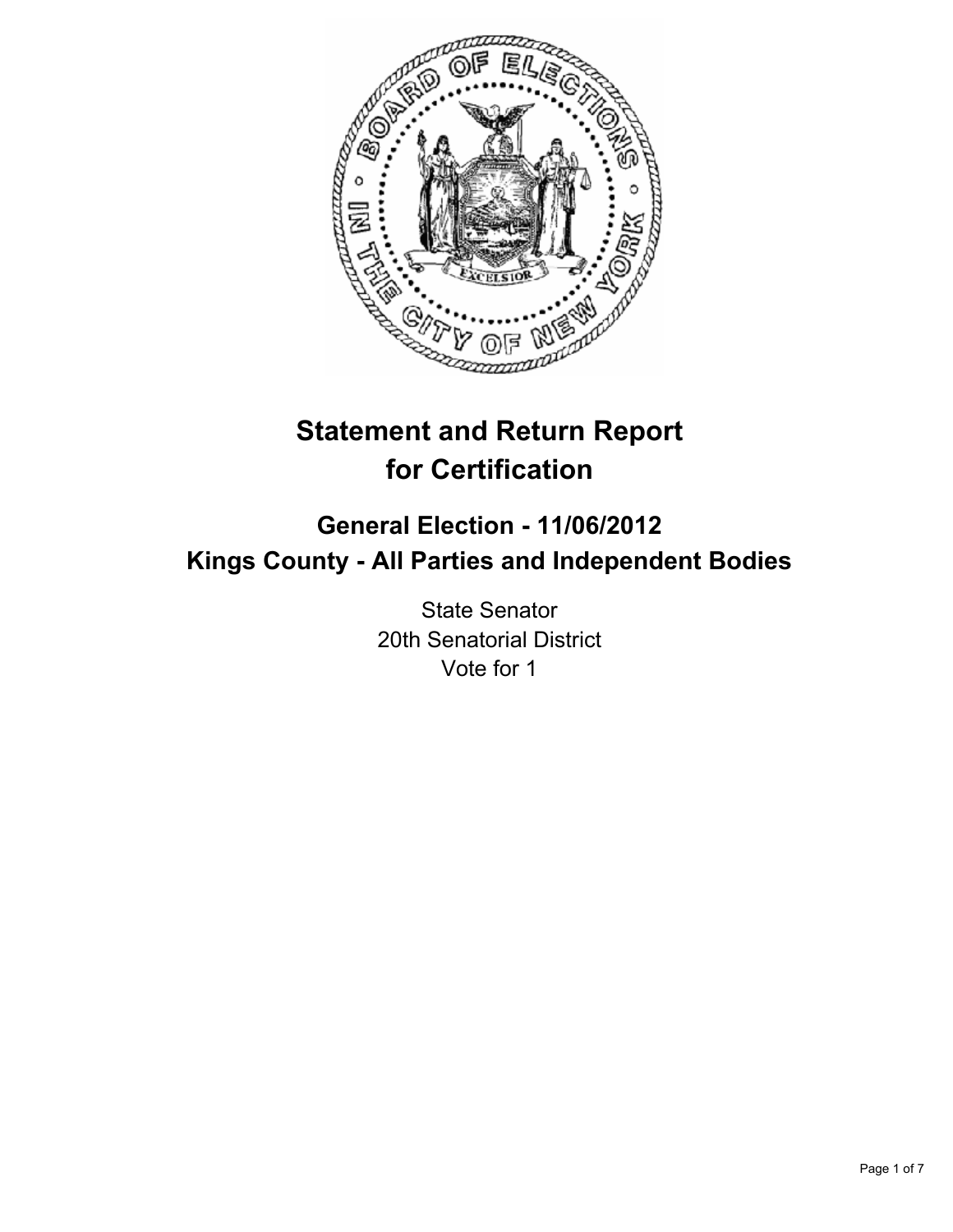

| <b>PUBLIC COUNTER</b>                                    | 329      |
|----------------------------------------------------------|----------|
| <b>EMERGENCY</b>                                         | 0        |
| <b>ABSENTEE/MILITARY</b>                                 | 9        |
| <b>FEDERAL</b>                                           | 1        |
| <b>SPECIAL PRESIDENTIAL</b>                              | $\Omega$ |
| <b>AFFIDAVIT</b>                                         | 48       |
| <b>Total Ballots</b>                                     | 387      |
| Less - Inapplicable Federal/Special Presidential Ballots | (1)      |
| <b>Total Applicable Ballots</b>                          | 386      |
| ERIC ADAMS (DEMOCRATIC)                                  | 335      |
| ROSE LANEY (REPUBLICAN)                                  | 3        |
| <b>BRIAN KELLY (CONSERVATIVE)</b>                        | 0        |
| ERIC ADAMS (WORKING FAMILIES)                            | 2        |
| <b>Total Votes</b>                                       | 340      |
| Unrecorded                                               | 46       |

| PUBLIC COUNTER                                           | 26,205 |
|----------------------------------------------------------|--------|
| <b>EMERGENCY</b>                                         | 0      |
| ABSENTEE/MILITARY                                        | 744    |
| <b>FFDFRAL</b>                                           | 238    |
| <b>SPECIAL PRESIDENTIAL</b>                              | 0      |
| <b>AFFIDAVIT</b>                                         | 3,215  |
| <b>Total Ballots</b>                                     | 30,402 |
| Less - Inapplicable Federal/Special Presidential Ballots | (238)  |
| <b>Total Applicable Ballots</b>                          | 30,164 |
| ERIC ADAMS (DEMOCRATIC)                                  | 25,235 |
| ROSE LANEY (REPUBLICAN)                                  | 1,096  |
| <b>BRIAN KELLY (CONSERVATIVE)</b>                        | 408    |
| ERIC ADAMS (WORKING FAMILIES)                            | 694    |
| DAVID STOROBIN (WRITE-IN)                                | 1      |
| GUILLERMO PHILPOTTS (WRITE-IN)                           | 1      |
| JOHN Z. SAMPSON (WRITE-IN)                               | 1      |
| LAURA IMPERIALE (WRITE-IN)                               | 1      |
| UNATTRIBUTABLE WRITE-IN (WRITE-IN)                       | 3      |
| <b>Total Votes</b>                                       | 27,440 |
| Unrecorded                                               | 2,724  |
|                                                          |        |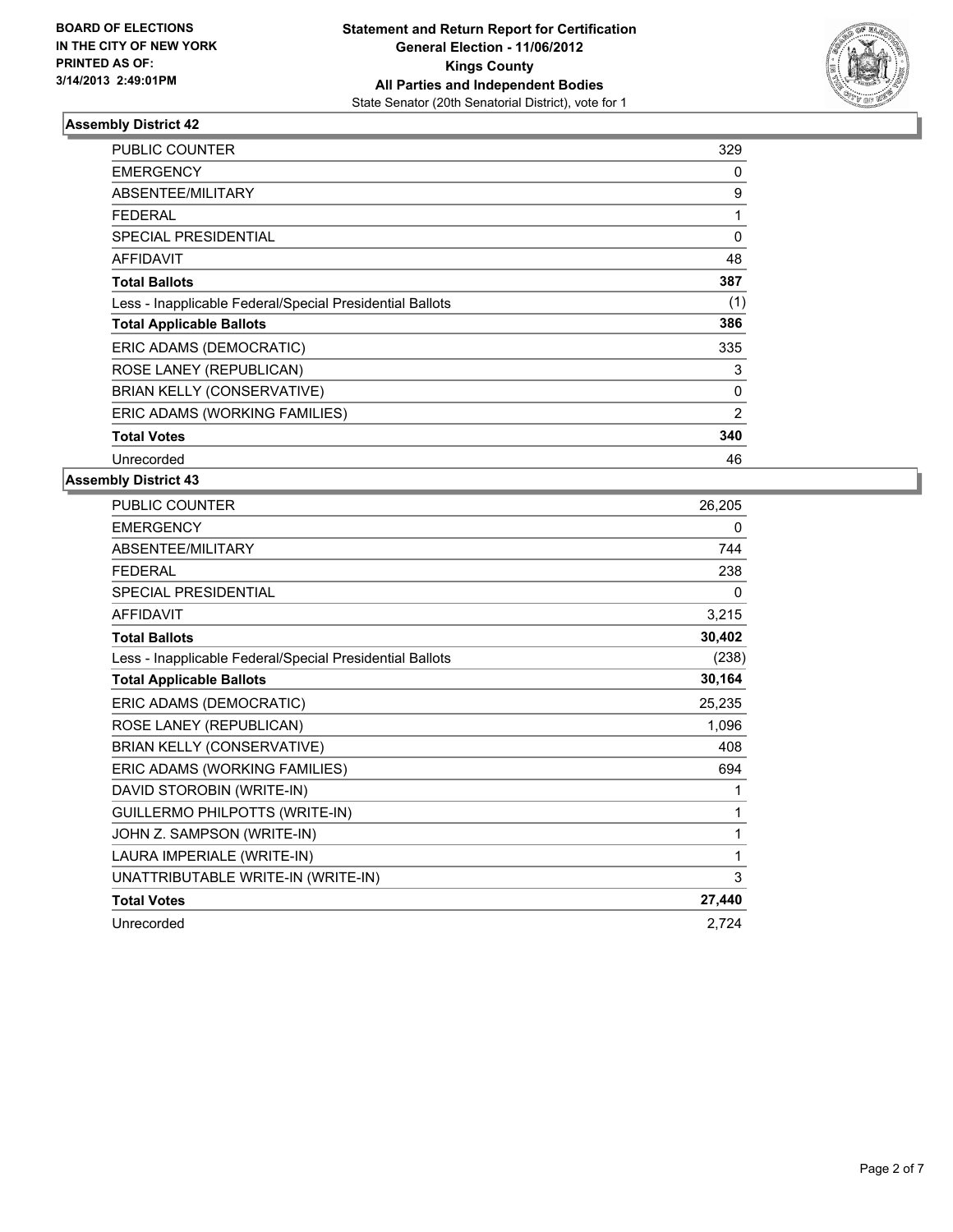

| <b>PUBLIC COUNTER</b>                                    | 1,516 |
|----------------------------------------------------------|-------|
| <b>EMERGENCY</b>                                         | 0     |
| ABSENTEE/MILITARY                                        | 32    |
| <b>FEDERAL</b>                                           | 17    |
| <b>SPECIAL PRESIDENTIAL</b>                              | 0     |
| <b>AFFIDAVIT</b>                                         | 248   |
| <b>Total Ballots</b>                                     | 1,813 |
| Less - Inapplicable Federal/Special Presidential Ballots | (17)  |
| <b>Total Applicable Ballots</b>                          | 1,796 |
| ERIC ADAMS (DEMOCRATIC)                                  | 1,023 |
| ROSE LANEY (REPUBLICAN)                                  | 173   |
| <b>BRIAN KELLY (CONSERVATIVE)</b>                        | 94    |
| ERIC ADAMS (WORKING FAMILIES)                            | 58    |
| STEPHEN GIORDANO (WRITE-IN)                              | 1     |
| UNATTRIBUTABLE WRITE-IN (WRITE-IN)                       | 2     |
| <b>Total Votes</b>                                       | 1,351 |
| Unrecorded                                               | 445   |

| PUBLIC COUNTER                                           | 8,688          |
|----------------------------------------------------------|----------------|
| <b>EMERGENCY</b>                                         | 0              |
| ABSENTEE/MILITARY                                        | 131            |
| <b>FEDERAL</b>                                           | 56             |
| <b>SPECIAL PRESIDENTIAL</b>                              | 0              |
| <b>AFFIDAVIT</b>                                         | 1,041          |
| <b>Total Ballots</b>                                     | 9,916          |
| Less - Inapplicable Federal/Special Presidential Ballots | (56)           |
| <b>Total Applicable Ballots</b>                          | 9,860          |
| ERIC ADAMS (DEMOCRATIC)                                  | 6,682          |
| ROSE LANEY (REPUBLICAN)                                  | 603            |
| <b>BRIAN KELLY (CONSERVATIVE)</b>                        | 223            |
| ERIC ADAMS (WORKING FAMILIES)                            | 577            |
| ANDREW GOUNARDES (WRITE-IN)                              | 1              |
| <b>BRUCE PAHLOW (WRITE-IN)</b>                           | 1              |
| KAYLA WILLIAMS (WRITE-IN)                                | 1              |
| LOUIS CK (WRITE-IN)                                      | $\overline{2}$ |
| UNATTRIBUTABLE WRITE-IN (WRITE-IN)                       | 5              |
| WOODY ALLEN (WRITE-IN)                                   | $\overline{2}$ |
| <b>Total Votes</b>                                       | 8,097          |
| Unrecorded                                               | 1,763          |
|                                                          |                |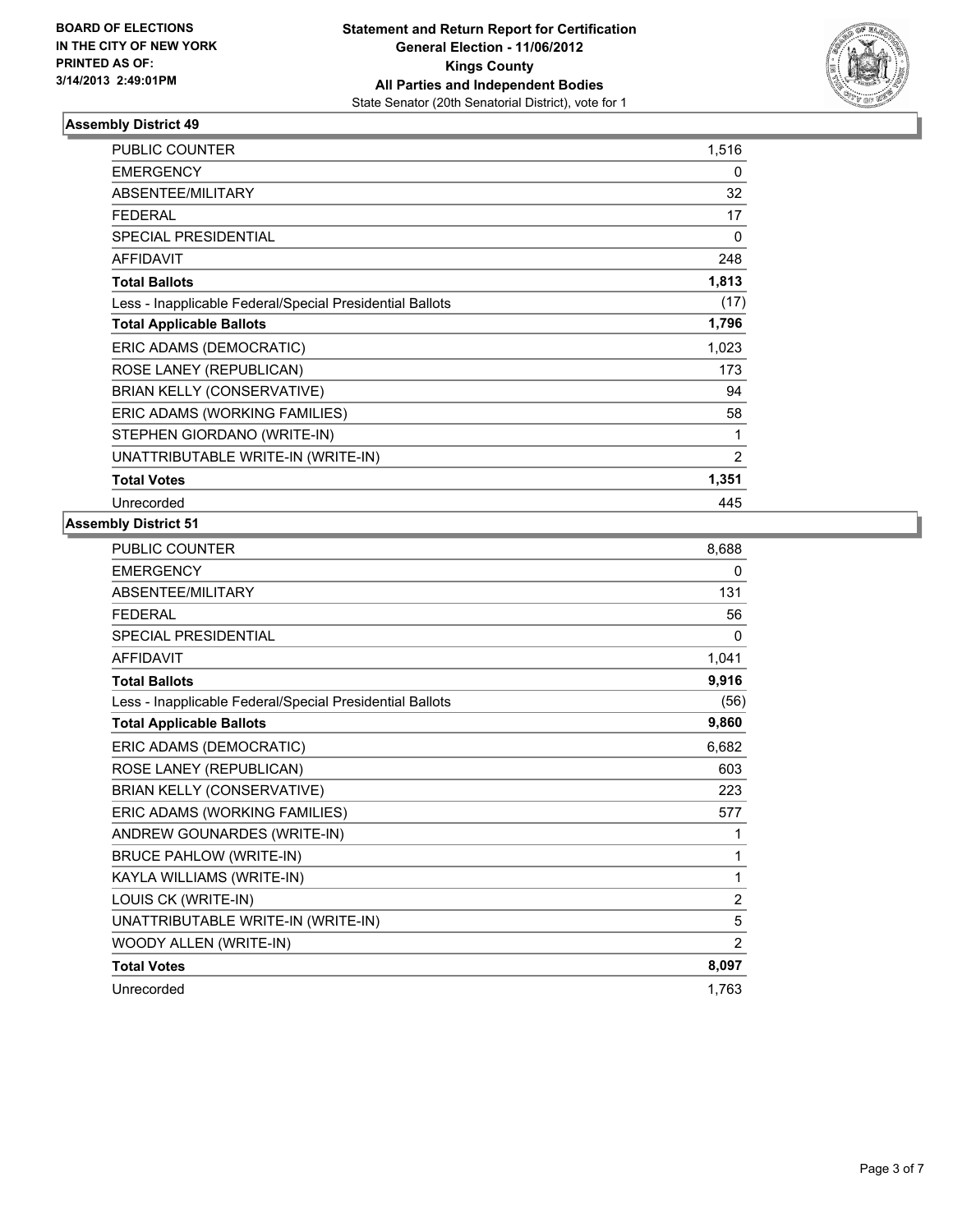

| <b>PUBLIC COUNTER</b>                                    | 7,021 |
|----------------------------------------------------------|-------|
| <b>EMERGENCY</b>                                         | 0     |
| ABSENTEE/MILITARY                                        | 304   |
| <b>FEDERAL</b>                                           | 90    |
| SPECIAL PRESIDENTIAL                                     | 0     |
| <b>AFFIDAVIT</b>                                         | 593   |
| <b>Total Ballots</b>                                     | 8,008 |
| Less - Inapplicable Federal/Special Presidential Ballots | (90)  |
| <b>Total Applicable Ballots</b>                          | 7,918 |
| ERIC ADAMS (DEMOCRATIC)                                  | 5,788 |
| ROSE LANEY (REPUBLICAN)                                  | 331   |
| <b>BRIAN KELLY (CONSERVATIVE)</b>                        | 69    |
| ERIC ADAMS (WORKING FAMILIES)                            | 972   |
| DREW AKASON (WRITE-IN)                                   | 1     |
| UNATTRIBUTABLE WRITE-IN (WRITE-IN)                       | 3     |
| <b>Total Votes</b>                                       | 7,164 |
| Unrecorded                                               | 754   |

| PUBLIC COUNTER                                           | 14,126 |
|----------------------------------------------------------|--------|
| <b>EMERGENCY</b>                                         | 0      |
| <b>ABSENTEE/MILITARY</b>                                 | 204    |
| <b>FEDERAL</b>                                           | 52     |
| SPECIAL PRESIDENTIAL                                     | 0      |
| AFFIDAVIT                                                | 2,258  |
| <b>Total Ballots</b>                                     | 16,640 |
| Less - Inapplicable Federal/Special Presidential Ballots | (52)   |
| <b>Total Applicable Ballots</b>                          | 16,588 |
| ERIC ADAMS (DEMOCRATIC)                                  | 13,550 |
| ROSE LANEY (REPUBLICAN)                                  | 147    |
| <b>BRIAN KELLY (CONSERVATIVE)</b>                        | 66     |
| ERIC ADAMS (WORKING FAMILIES)                            | 189    |
| UNATTRIBUTABLE WRITE-IN (WRITE-IN)                       | 5      |
| <b>Total Votes</b>                                       | 13,957 |
| Unrecorded                                               | 2,631  |
|                                                          |        |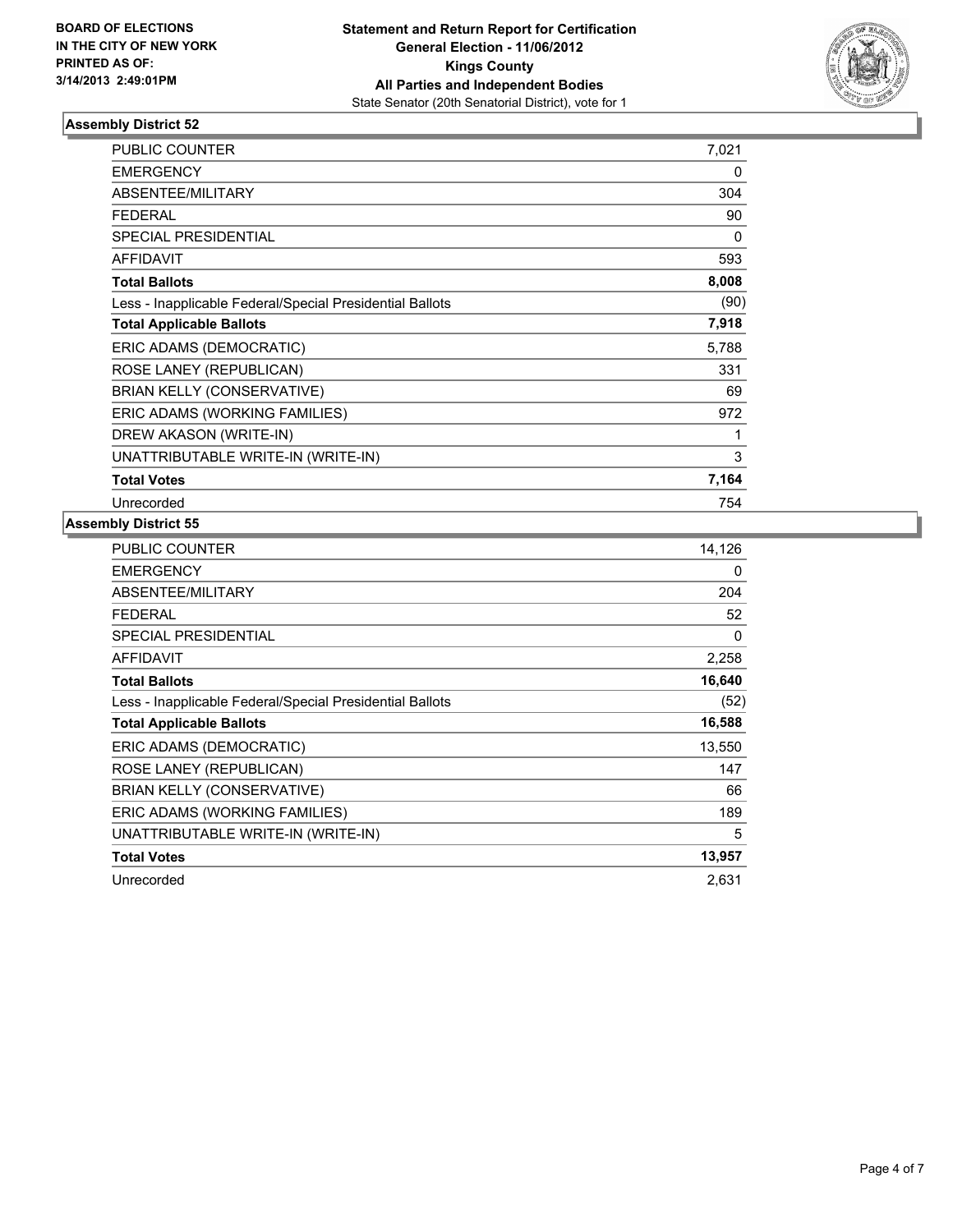

| <b>PUBLIC COUNTER</b>                                    | 1,611 |
|----------------------------------------------------------|-------|
| <b>EMERGENCY</b>                                         | 0     |
| <b>ABSENTEE/MILITARY</b>                                 | 39    |
| <b>FEDERAL</b>                                           | 6     |
| <b>SPECIAL PRESIDENTIAL</b>                              | 0     |
| <b>AFFIDAVIT</b>                                         | 276   |
| <b>Total Ballots</b>                                     | 1,932 |
| Less - Inapplicable Federal/Special Presidential Ballots | (6)   |
| <b>Total Applicable Ballots</b>                          | 1,926 |
| ERIC ADAMS (DEMOCRATIC)                                  | 1,660 |
| ROSE LANEY (REPUBLICAN)                                  | 35    |
| BRIAN KELLY (CONSERVATIVE)                               | 13    |
| ERIC ADAMS (WORKING FAMILIES)                            | 41    |
| <b>Total Votes</b>                                       | 1,749 |
| Unrecorded                                               | 177   |

| PUBLIC COUNTER                                           | 13,291 |
|----------------------------------------------------------|--------|
| <b>EMERGENCY</b>                                         | 0      |
| ABSENTEE/MILITARY                                        | 420    |
| <b>FEDERAL</b>                                           | 101    |
| <b>SPECIAL PRESIDENTIAL</b>                              | 0      |
| <b>AFFIDAVIT</b>                                         | 1,300  |
| <b>Total Ballots</b>                                     | 15,112 |
| Less - Inapplicable Federal/Special Presidential Ballots | (101)  |
| <b>Total Applicable Ballots</b>                          | 15,011 |
| ERIC ADAMS (DEMOCRATIC)                                  | 12,196 |
| ROSE LANEY (REPUBLICAN)                                  | 214    |
| <b>BRIAN KELLY (CONSERVATIVE)</b>                        | 49     |
| ERIC ADAMS (WORKING FAMILIES)                            | 1,137  |
| <b>BIANCA SANTORO (WRITE-IN)</b>                         | 1      |
| <b>GRAIG JANSSEN (WRITE-IN)</b>                          | 1      |
| JOEY RAMONE (WRITE-IN)                                   | 1      |
| JOY BONNER (WRITE-IN)                                    | 1      |
| RON PAUL (WRITE-IN)                                      | 1      |
| SUE SIMMONS (WRITE-IN)                                   | 1      |
| UNATTRIBUTABLE WRITE-IN (WRITE-IN)                       | 1      |
| <b>Total Votes</b>                                       | 13,603 |
| Unrecorded                                               | 1,408  |
|                                                          |        |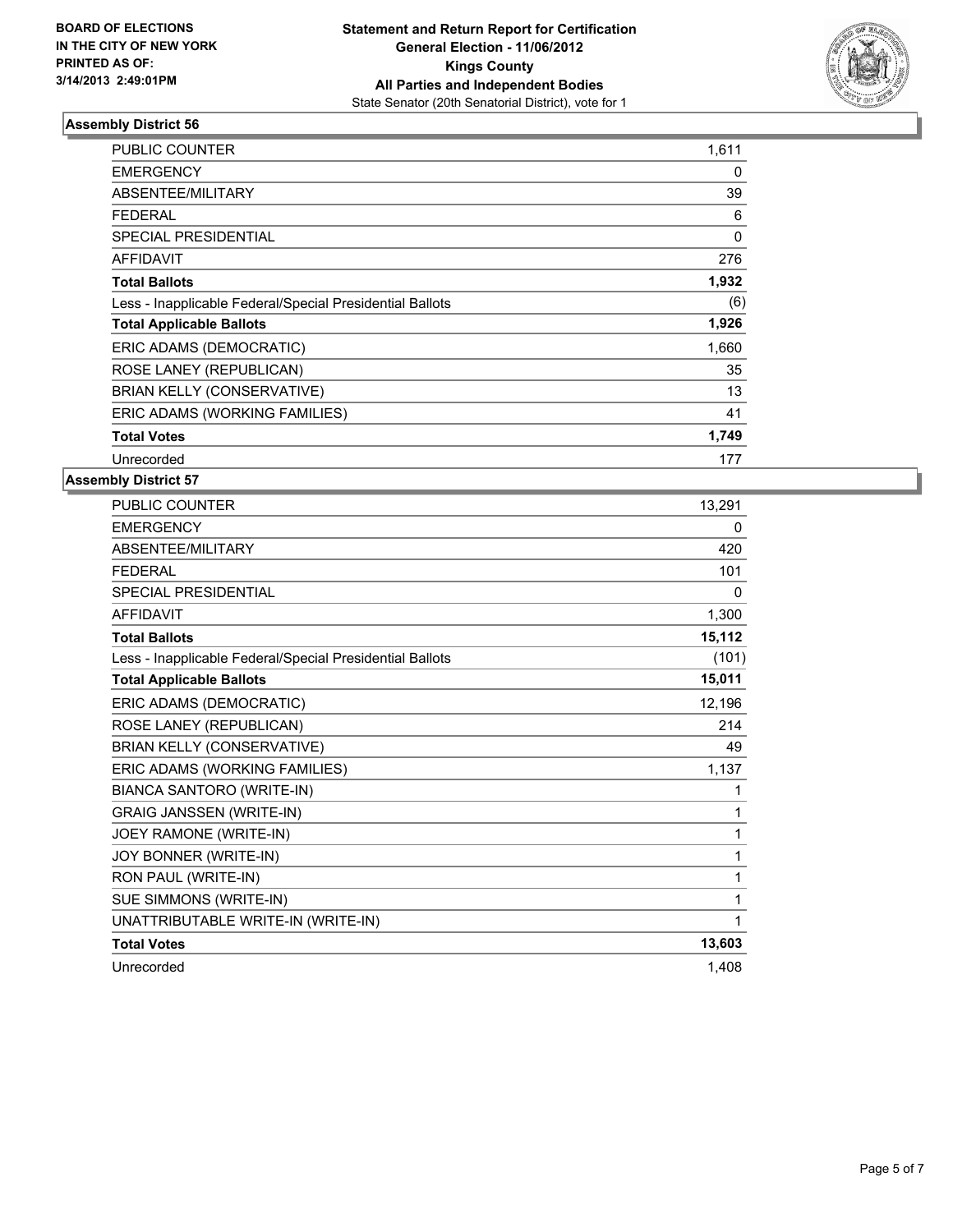

| <b>PUBLIC COUNTER</b>                                    | 10,583 |
|----------------------------------------------------------|--------|
| <b>EMERGENCY</b>                                         | 0      |
| ABSENTEE/MILITARY                                        | 191    |
| <b>FEDERAL</b>                                           | 65     |
| SPECIAL PRESIDENTIAL                                     | 0      |
| <b>AFFIDAVIT</b>                                         | 1,459  |
| <b>Total Ballots</b>                                     | 12,298 |
| Less - Inapplicable Federal/Special Presidential Ballots | (65)   |
| <b>Total Applicable Ballots</b>                          | 12,233 |
| ERIC ADAMS (DEMOCRATIC)                                  | 10,866 |
| ROSE LANEY (REPUBLICAN)                                  | 81     |
| <b>BRIAN KELLY (CONSERVATIVE)</b>                        | 16     |
| ERIC ADAMS (WORKING FAMILIES)                            | 105    |
| <b>Total Votes</b>                                       | 11,068 |
| Unrecorded                                               | 1,165  |